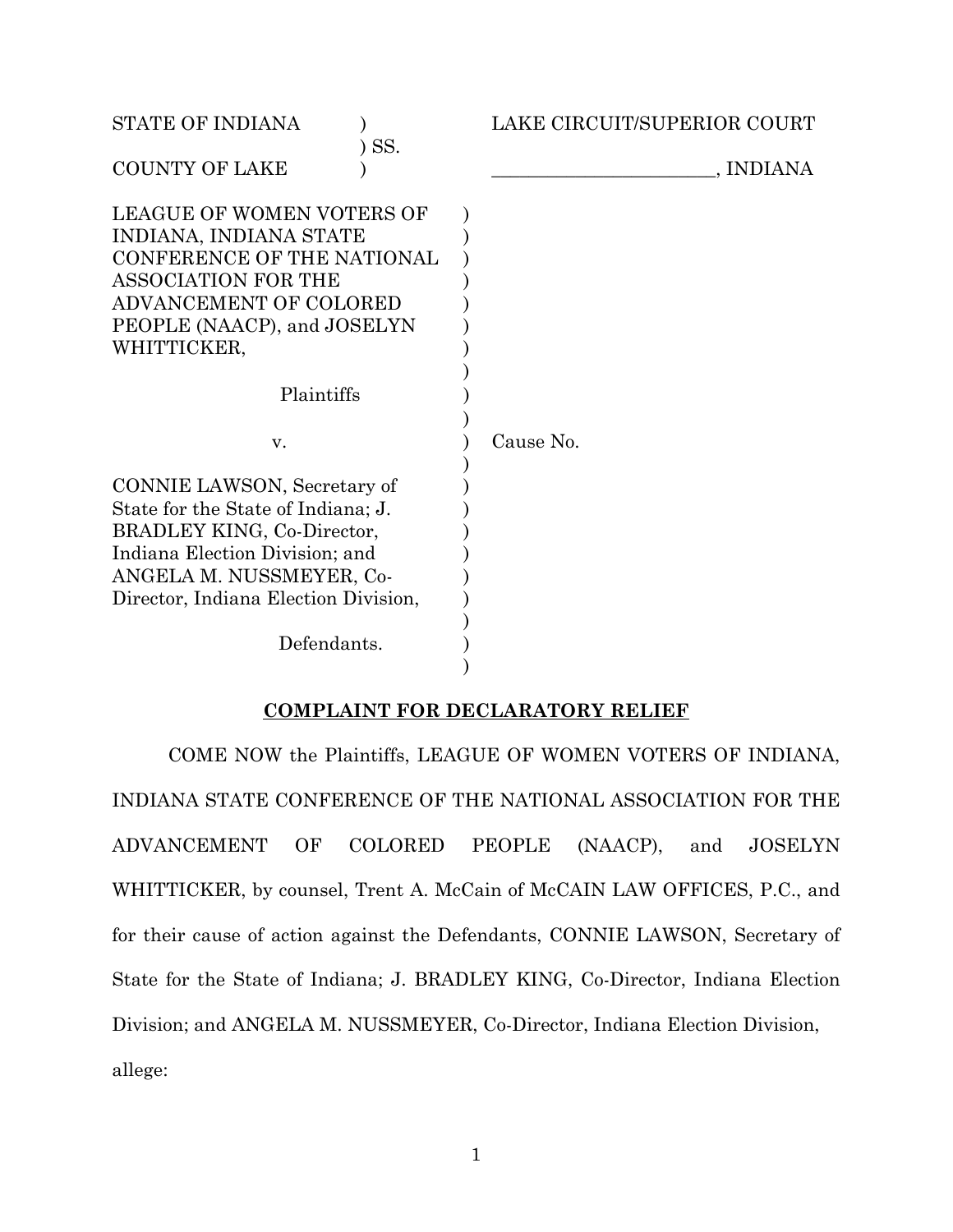#### **INTRODUCTION**

1. This lawsuit seeks to prevent the Indiana Secretary of State from producing information from the state's computerized voter registration files to the Presidential Advisory Commission on Election Integrity (the "PACEI" or "Commission"), or any member or officer thereof, in a manner that does not comply with State law and that can harm millions of registered Indiana voters.

2. In the aftermath of his unsubstantiated claim that "millions of people . . . voted illegally" in the 2016 presidential election, President Donald Trump signed Executive Order No. 13,799, which established the Commission. The Commission's stated mission is to "study the registration and voting processes used in Federal elections," and to issue a report that addresses "those laws, rules, policies, activities, strategies, and practices" that either "enhance" or "undermine the American people's confidence in the integrity of the voting processes used in Federal elections;" and "vulnerabilities in voting systems and practices used for Federal elections that could lead to improper voter registrations and improper voting, including fraudulent voter registrations and fraudulent voting." Exec. Order No. 13,799, 82 Fed. Reg. 22,389 (May 16, 2017).

3. On June 28, 2017, the Commission sent letters to all 50 states (and the District of Columbia), including Indiana, seeking a wide range of information pertaining to each state's voters, including name, address, demographic information, partial social security numbers, party affiliations, criminal felony convictions, registration and voting histories, and more. In doing so, the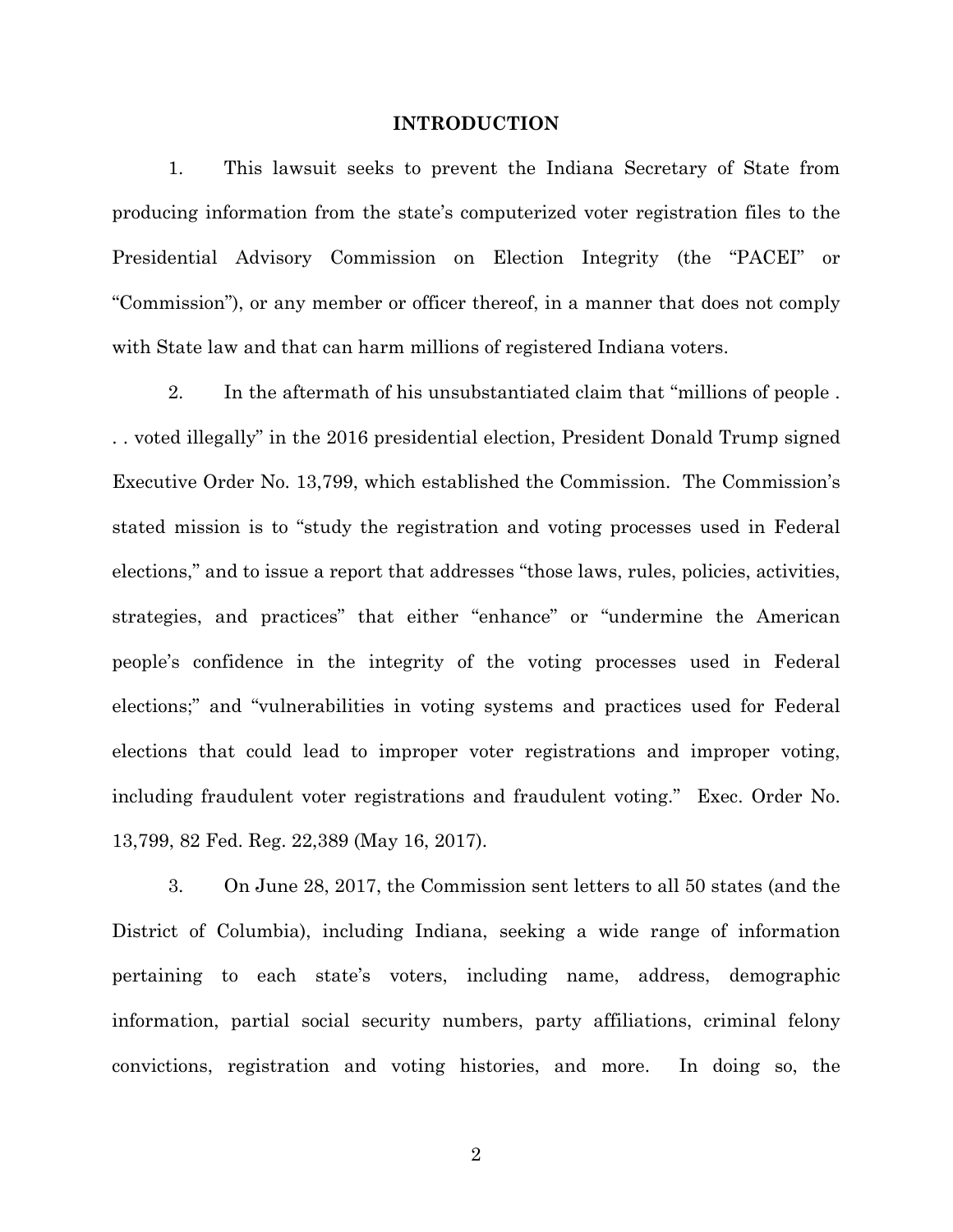Commission clearly stated that any information sent to it would become public. The Commission requested that Indiana and the other states respond by July 14, 2017.

4. The information sought by the Commission is not widely available in Indiana, but instead may be released only under certain limited circumstances and conditions imposed by Indiana's election laws. Ind. Code § 3-7-26.4-2. Access to the vast majority of the information contained in Indiana's computerized voter registration files is generally available only to a limited and enumerated set of individuals and entities, of which the Commission is not one. Ind. Code § 3-7-26.4- 6. Other individuals and entities, like the Commission, seeking large-scale voter information are only permitted to access a small portion of the data contained in Indiana's computerized voter registration files. Ind. Code § 3-7-26.4-8.

5. Such individuals and entities may obtain the limited, redacted information from the voter files only after they execute a written agreement with the Election Division of the Secretary of State's Office ("Election Division") stating that they will not use the data in certain enumerated, proscribed ways. Ind. Code § 3-7-26.4-9. Specifically, the agreement between the Election Division and the requesting party "must state that the person receiving a compilation of information under this chapter may not: (1) use the compilation to solicit for the sale of merchandise, goods, services, or subscriptions; or (2) sell, loan, give away, or otherwise deliver the information obtained by the request to any other person . . . ; for a purpose other than political activities or political fundraising activities." Ind. Code § 3-7-26.4-10.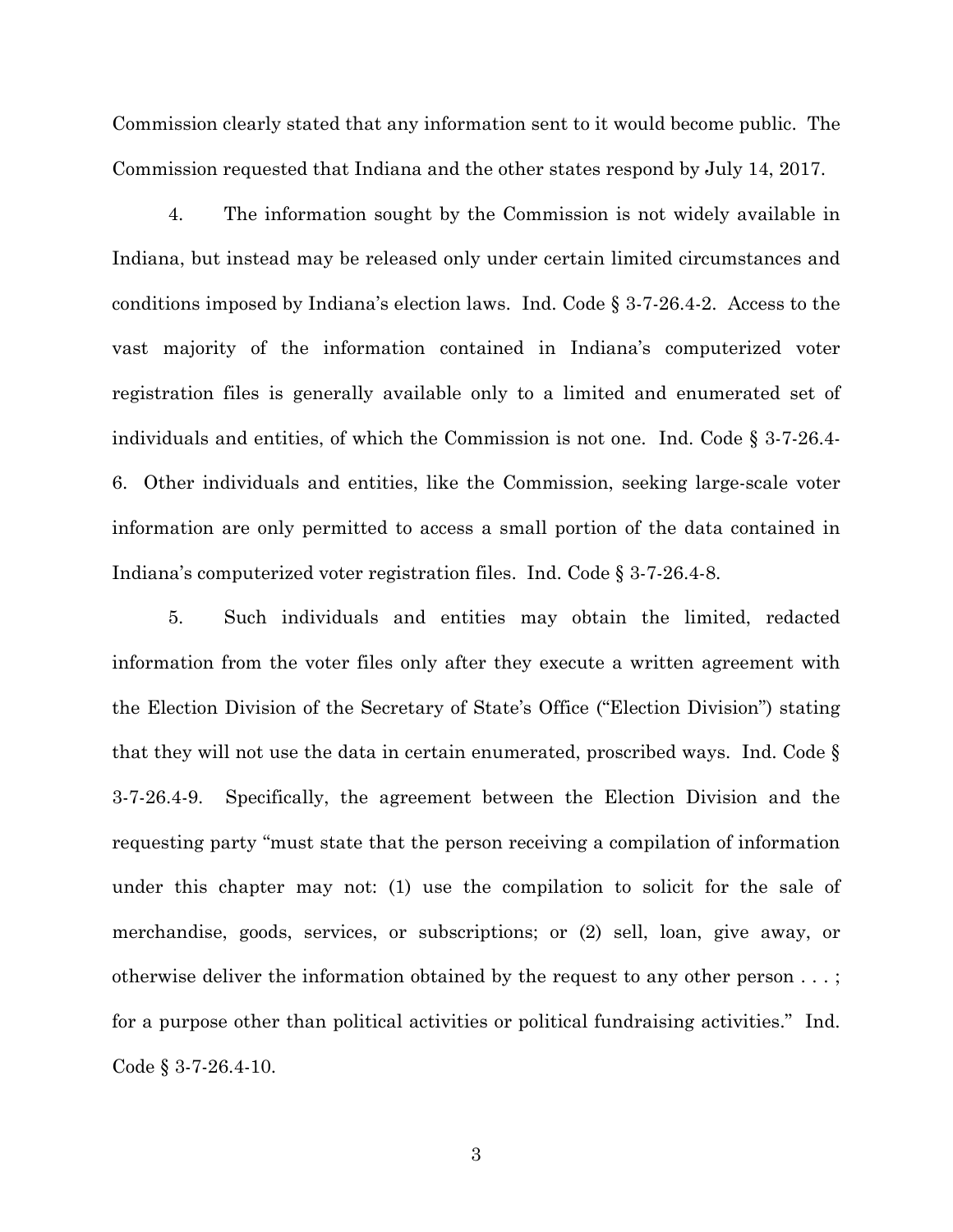6. On June 30, 2017, Indiana Secretary of State Connie Lawson (the "Secretary of State" or "Secretary")—who is also a member of the Commission issued a public statement regarding the Commission's request, stating:

Indiana law doesn't permit the Secretary of State to provide the personal information requested by Secretary Kobach. Under Indiana public records laws, certain voter info is available to the public, the media and any other person who requested the information for noncommercial purposes. The information publicly available is name, address and congressional district assignment.

In doing so, she indicated that she will provide the Commission with the computerized voter file fields containing voters' names, addresses, and congressional districts.

7. The Secretary's provision of the data requested by the Commission, even if cabined to the three discrete categories of information described in her public statement, would undermine, and run afoul of, the State's carefully-crafted limitations on the use of voter data.

8. First, based on the Secretary's public statement—including her failure to mention the legal requirement for the Commission to first execute an agreement with the Election Division not to transmit the information "to any other person" and her inaccurate description of the information as "publicly available"—it appears that the Secretary intends to disclose information from the state's computerized voter list without a prior executed agreement limiting further transmission or dissemination. Such disclosure would directly contravene the requirements of Ind. Code §§ 3-7-26.4-9 and 26.4-10.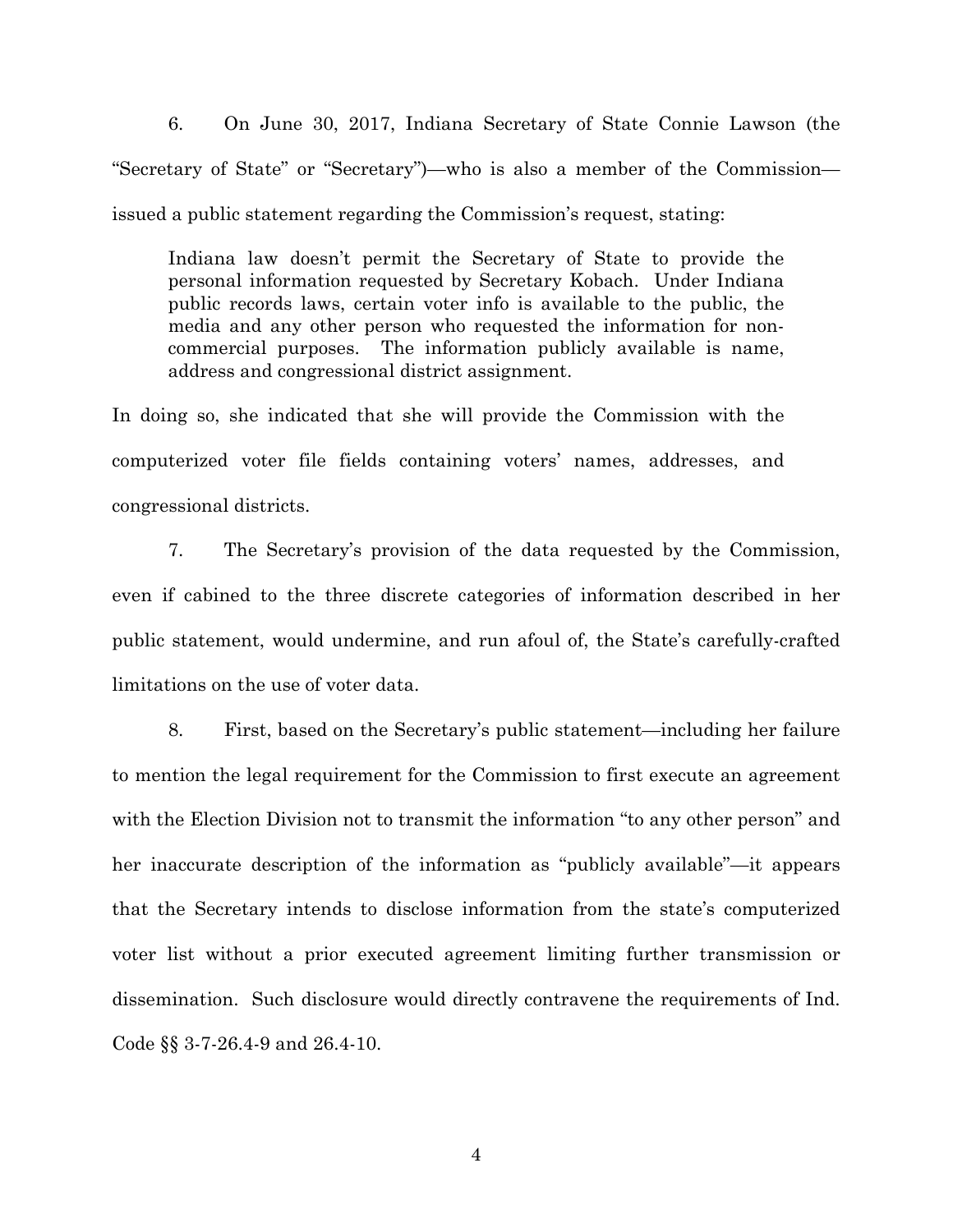9. Second, even if the Commission were to enter into an agreement with the Election Division stating it would not loan, give away, or otherwise deliver the information obtained by the request to any other person—and there is no indication that the Commission has done so or is willing to do so—the Commission's stated intention of publishing otherwise private voter data would directly violate Indiana law and enable widespread abuse of that information to the detriment of Indiana citizens. Moreover, the Secretary's provision of the data requested by the Commission—even with an executed agreement with the Election Division—would also directly violate Ind. Code  $\S$  3-14-6-1.1, which expressly prohibits a government official from granting a request for voter registration information with knowledge that the information will be used in a prohibited manner.

10. Providing the requested information to the Commission would make an end-run around Indiana's important restrictions on any secondary dissemination of received voter information. Once the information requested by the Commission is made publicly available (which the Commission admits it will do), the genie cannot be put back in the bottle.

11. As a result, Plaintiffs request that the Court enter declaratory and injunctive relief preventing the Secretary of State from releasing the voter registration information sought by the Commission absent the execution of a written agreement and a guarantee that the information will not be further disseminated.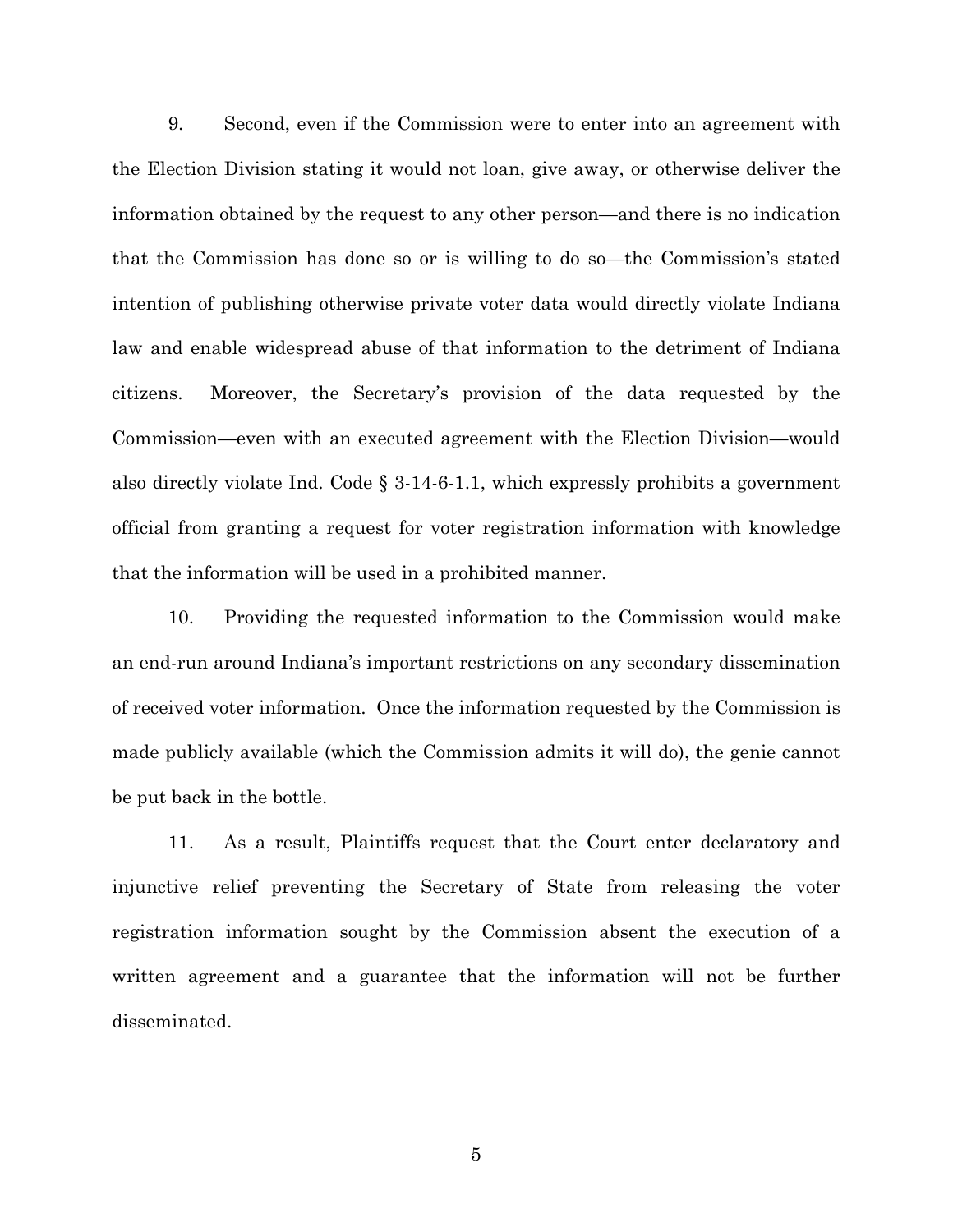#### **PARTIES**

12. Plaintiff, the League of Women Voters of Indiana (the "League"), is a nonpartisan, nonprofit organization founded in 1920 and based in Indianapolis, Indiana. The vast majority of the approximately 1,100 members of the League are residents of Indiana who are registered to vote in Indiana and whose information is contained in Indiana's Computerized Voter Registration List (the "Voter List") which will be released by the Secretary of State to the Commission.

13. The League has standing to challenge the Secretary's release of the Voter List on behalf of its members. The League has members who will be directly impacted and harmed by the release of the Voter List information to the Commission. The Voter List contains personal information regarding Indiana voters' identities, which may be used to solicit, harass, or otherwise infringe upon the privacy of Indiana voters, including the League's members.

14. The League also has standing to challenge the Secretary's release of the Voter List on its own behalf. By producing information to the Commission which has publicly stated it will make any documents that are submitted to the Commission available to the public—the Secretary will impair the privacy of the League's members, including members that the League assisted in registering to vote. It will also make it substantially more difficult for the League to engage in voter-registration and get-out-the-vote activities, which they regularly perform in support of their civic-engagement mission. Voters and prospective voters will be more reluctant to participate in elections or register to vote in the future if they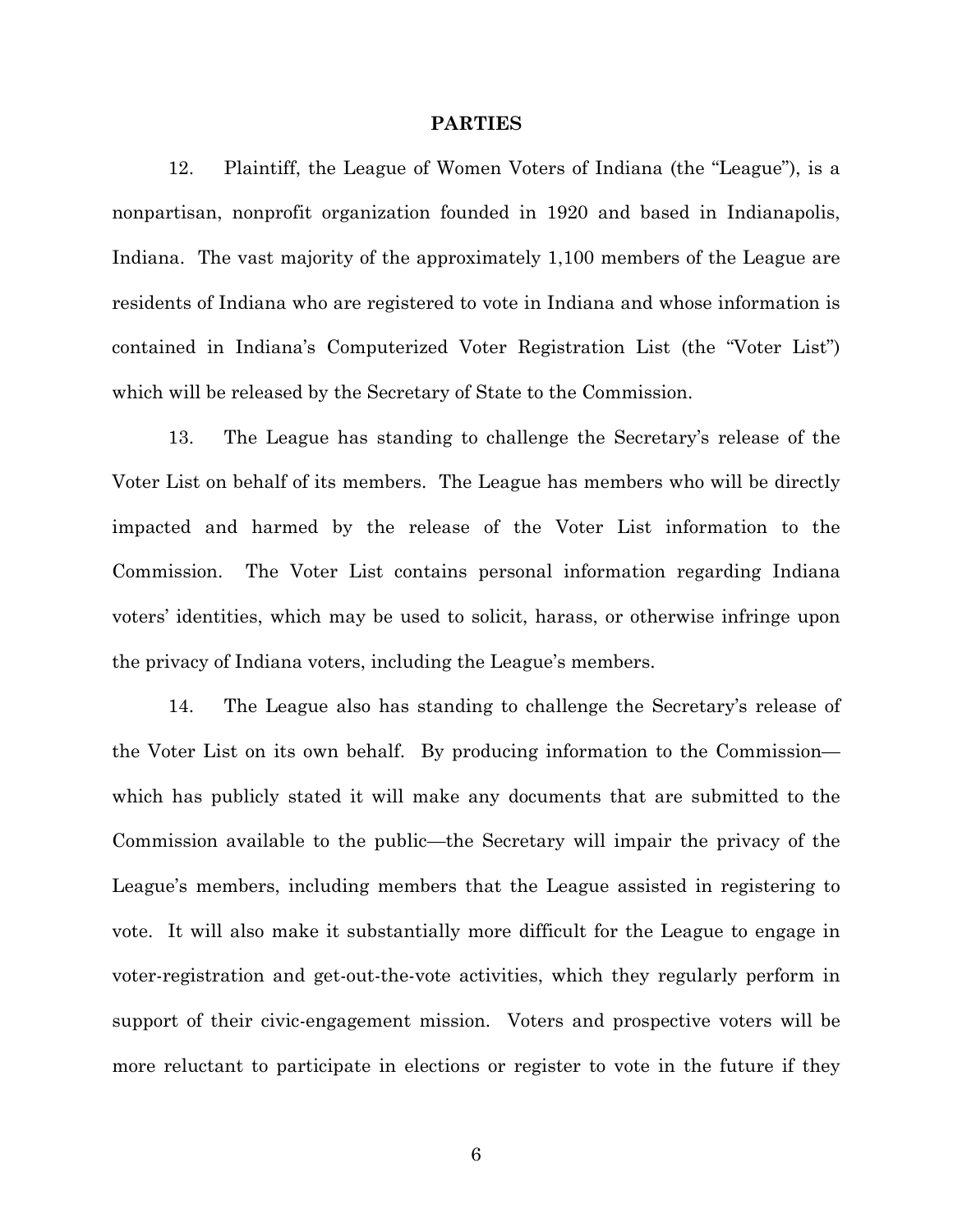understand that the Secretary is willing to provide information on the Voter List to entities who openly admit that they intend to make such information public. The public disclosure of such personal information will chill League members' as well as other voters' and prospective voters' exercise of First Amendment rights including the right to vote and freedom of association.

15. Last year, the League, through its twenty-one local chapters, conducted at least one hundred voter registration drives. The League also encouraged and assisted individuals in voting and conducted other activities to boost civic engagement, which has been essential to its mission since its founding. If the Secretary of State provides the Commission with the Voter List, some portion of the League's funds that would have gone to voter registration, get-out-the-vote, and civic engagement will be redirected to ameliorating the consequences of the Secretary's action. Furthermore, additional expenses may be incurred by the League as it responds to fallout from the release of Indianans' personal information, including (but not limited to) voter education efforts, political activism, and litigation. Thus, the League will be forced to divert time, money, and resources from their other activities in order to expend more time and attention educating and assisting Indiana citizens with regard to the protection (or, in this case, nonprotection) of their personal information.

16. Plaintiff, the Indiana State Conference of the National Association for the Advancement of Colored People (the "NAACP"), is a nonpartisan, nonprofit organization chartered in 1940 and currently based in Gary, Indiana. The majority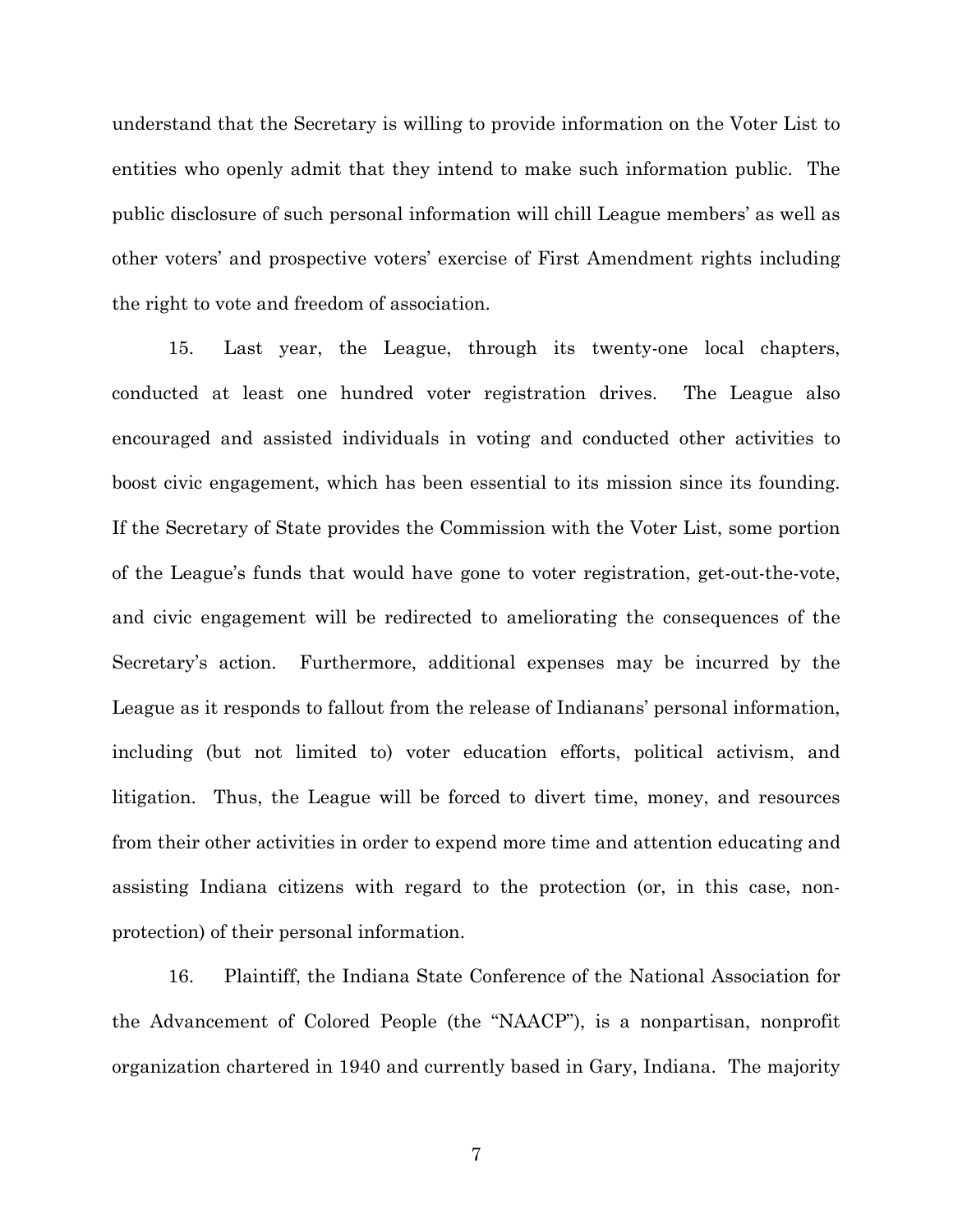of the approximately 5,000 members of the NAACP are residents of Indiana who are registered to vote in Indiana and whose information is contained in the Voter List which will be released by the Secretary of State to the Commission.

17. The NAACP has standing to challenge the Secretary's release of the Voter List on behalf of its members. The NAACP has members who will be directly impacted and harmed by the release of the Voter List information to the Commission. The Voter List contains personal information regarding Indiana voters' identities, which may be used to solicit, harass, or otherwise infringe upon the privacy of Indiana voters, including the NAACP's members.

18. The NAACP also has standing to challenge the Secretary's release of the Voter List on its own behalf. By producing information to the Commission which has publicly stated it will make any documents that are submitted to the Commission available to the public—the Secretary will impair the privacy of the NAACP's members, including members that the NAACP assisted in registering to vote. It will also make it substantially more difficult for the NAACP to engage in voter-registration and get-out-the-vote activities, which they regularly perform in support of their civic-engagement mission. Voters and prospective voters will be more reluctant to participate in elections or register to vote in the future if they understand that the Secretary is willing to provide information on the Voter List to entities who openly admit that they intend to make such information public. The public disclosure of such personal information will chill NAACP members' as well as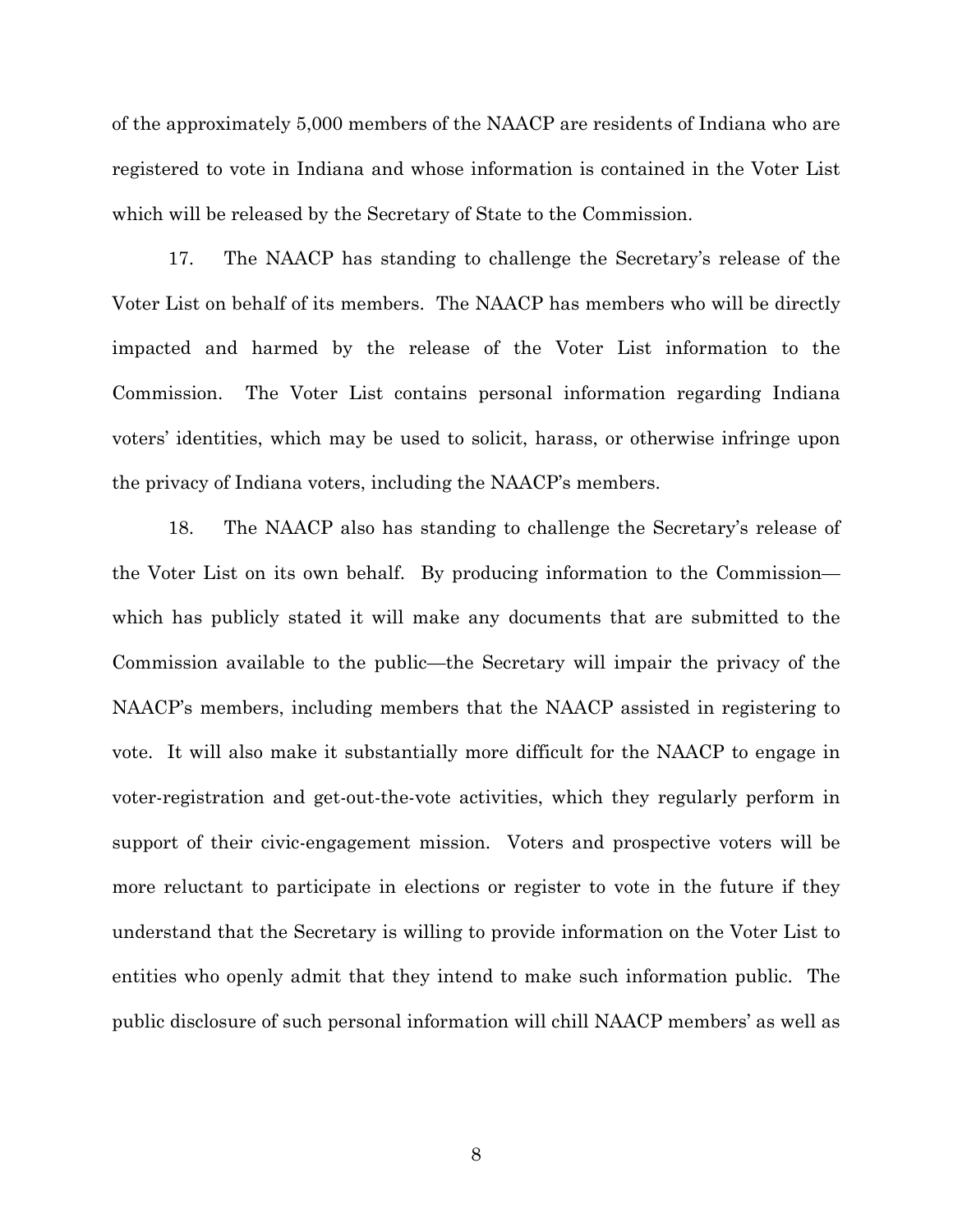other voters' and prospective voters' exercise of First Amendment rights including the right to vote and freedom of association.

19. Last year, the NAACP, through its more than twenty-five local branches and college chapters, conducted at least seventy-five voter registration drives. Following the voter registration deadline, the NAACP helped get voters to the polls, including by providing rides to voting locations. If the Secretary of State provides the Commission with the Voter List, some portion of the NAACP's funds that would have gone to voter registration, get-out-the-vote, and civic engagement will be redirected to ameliorating the consequences of the Secretary's action. Furthermore, additional expenses may be incurred by the NAACP as it responds to fallout from the release of Indianans' personal information, including (but not limited to) voter education efforts, political activism, and litigation. Thus, the NAACP will be forced to divert time, money, and resources from their other activities in order to expend more time and attention educating and assisting Indiana citizens with regard to the protection (or, in this case, non-protection) of their personal information.

20. Plaintiff, Joselyn Whitticker, is a resident of Marion, Indiana. She serves as president of the Marion NAACP branch in a volunteer capacity, and also volunteers at the Marion Senior Center. Ms. Whitticker is also a former member of the City Council in Marion. Ms. Whitticker is active in voter registration efforts, including registration of seniors. She is a registered voter and has consistently participated in Indiana elections. On information and belief, Ms. Whitticker's name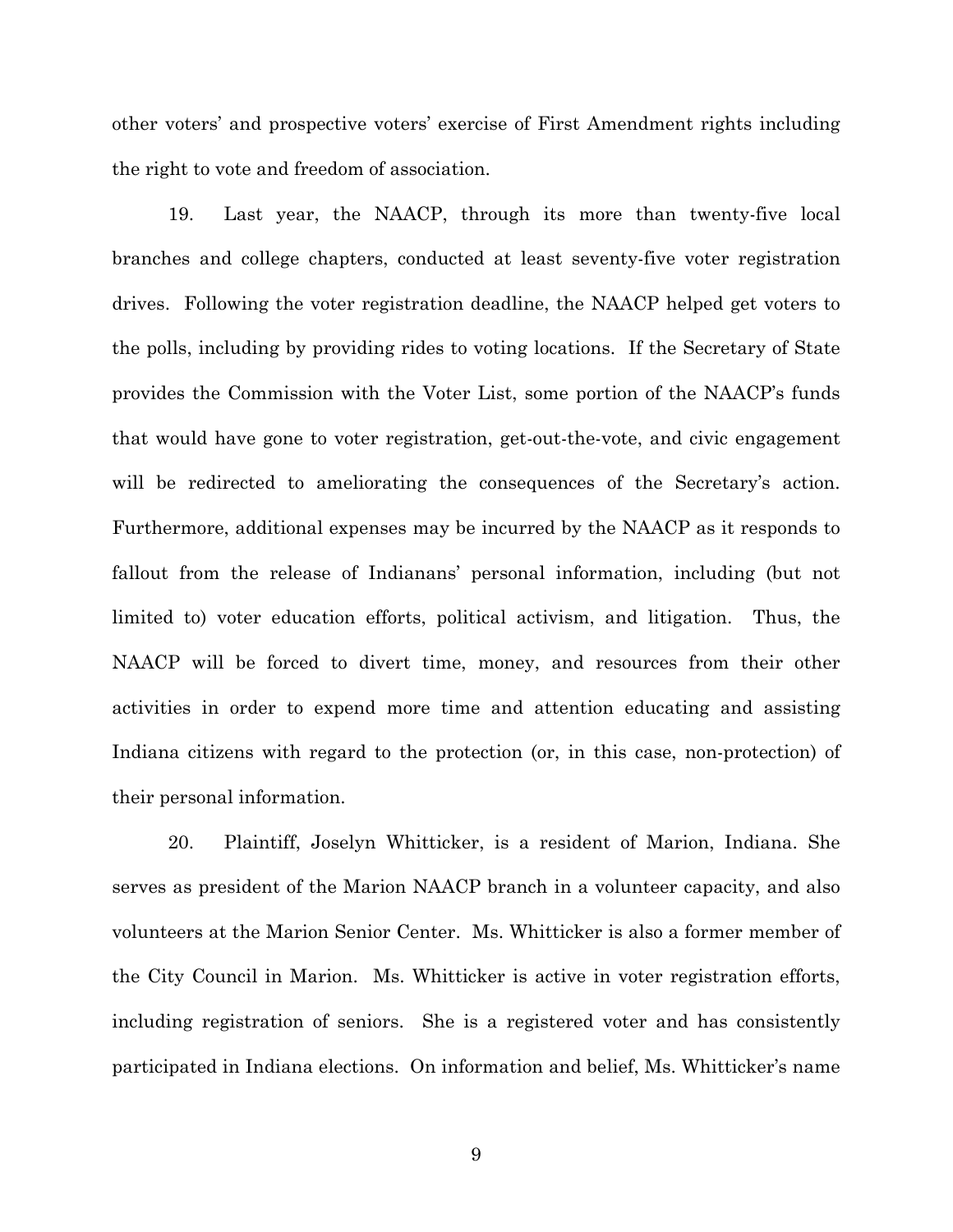and information appears in Indiana's Voter List. As such, her personal information will be released by the Secretary of State to the Commission. The release of such personal information will infringe on Ms. Whitticker's privacy rights. Furthermore, the public disclosure of such personal information could expose Ms. Whitticker to intimidation or harassment for merely exercising her right to vote, and may chill her exercise of First Amendment rights including the right to vote and freedom of association. As a result, Ms. Whitticker has standing to bring this action individually.

21. Defendant Connie Lawson is the duly elected Secretary of State of Indiana. She is sued only in her official capacity, and not personally. As Secretary of State, the defendant has responsibilities over a number of areas, including oversight of elections and the maintenance of state records. *See About the Office*, Indiana Secretary of State, http://www.in.gov/sos/2362.htm (last visited July 11, 2017). With regard to elections, the defendant is Indiana's Chief Elections official and the oversees the Election Division which is responsible for maintaining and overseeing appropriate requests for access to the Voter List. Ind. Code §§ 3-7-26.3-3 and 26.3-4; *see* http://www.in.gov/sos/2362.htm. Defendant Lawson is also a member of the Presidential Commission on Election Integrity.

22. Defendant J. Bradley King is the Co-Director of the Indiana Election Division, appointed by the Governor of Indiana. He is sued only in his official capacity, and not personally. With regard to elections, the defendant jointly oversees the Election Division which is responsible for maintaining and overseeing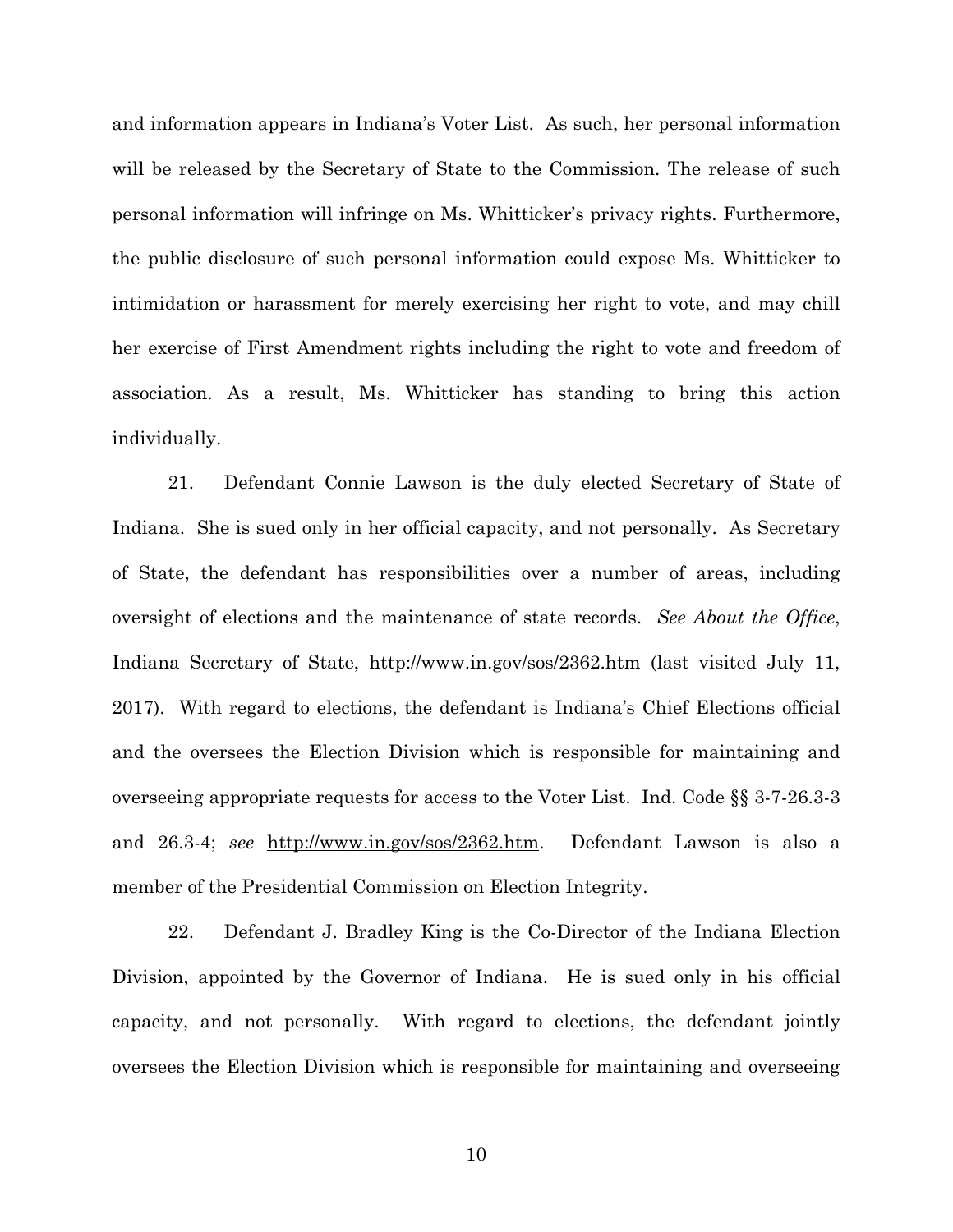appropriate requests for access to the Voter List. Ind. Code §§ 3-7-26.3-3 and 26.3- 4.

23. Defendant Angela M. Nussmeyer is the Co-Director of the Indiana Election Division, appointed by the Governor of Indiana. She is sued only in her official capacity, and not personally. With regard to elections, the defendant jointly oversees the Election Division which is responsible for maintaining and overseeing appropriate requests for access to the Voter List. Ind. Code §§ 3-7-26.3-3 and 26.3- 4.

## **JURISDICTION AND VENUE**

24. This Court has jurisdiction over this action and the requested relief sought under Ind. Code §§ 34-14-1-1, 34-26-1-3, and 34-26-1-5.

25. This Court has personal jurisdiction over the defendants, who are elected officials in Indiana. The defendants also work and reside in Indiana. On information and belief, the defendants' office is located at 200 W. Washington St., Room 201, Indianapolis, IN 46204.

26. Venue in this Court is proper under Ind. R. Trial P. 75 which provides that "[a]ny case may be venued, commenced and decided in any court in any county."

## **PLAINTIFFS' CLAIM**

27. Plaintiffs reallege and incorporate all prior paragraphs of this Complaint.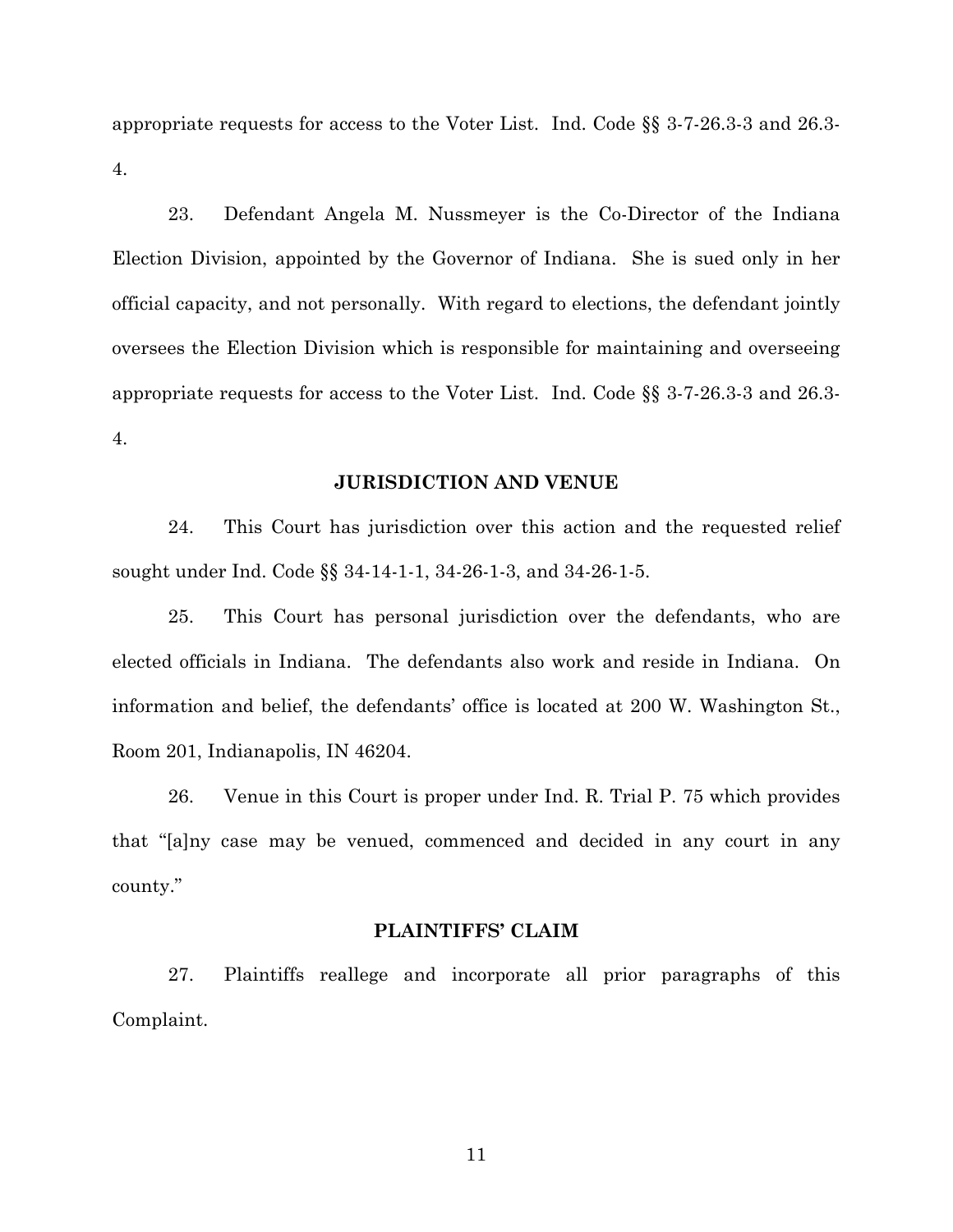## *The Commission and Its Request*

28. The Presidential Advisory Commission on Election Integrity was established on May 11, 2017 by Executive Order ("Commission Order"). *See* Exec. Order. No. 13,799, 82 Fed. Reg. 22,389 (May 16, 2017).

29. Although the Commission has the stated task of "study[ing] the registration and voting processes used in Federal elections," *see id.*, the Commission does not have any authority to subpoena records, to undertake investigations, or to demand the production of state voter records from state election officials, including in Indiana or anywhere else.

30. Nonetheless, on June 28, 2017, the Vice Chair of the Commission, Kansas Secretary of State Kris Kobach, sent a letter to all fifty states and the District of Columbia seeking detailed voter data from each jurisdiction. *See*  Readout of the Vice President's Call with the PACEI ("Vice Chair of the Commission and Kansas Secretary of State Kris Kobach told members a letter will be sent today to the 50 states and District of Columbia on behalf of the Commission requesting publicly-available data from state voter rolls and feedback on how to improve election integrity.").

31. On information and belief, one of the Commission's letters was sent to the defendant (the "Letter"). The Letter sought, *inter alia*, the following data from the Voter List:

[T]he full first and last names of all [Indiana voter] registrants, middle names or initials if available, addresses, dates of birth, political party (if recorded in your state), last four digits of social security number if available, voter history (elections voted in) from 2006 onward,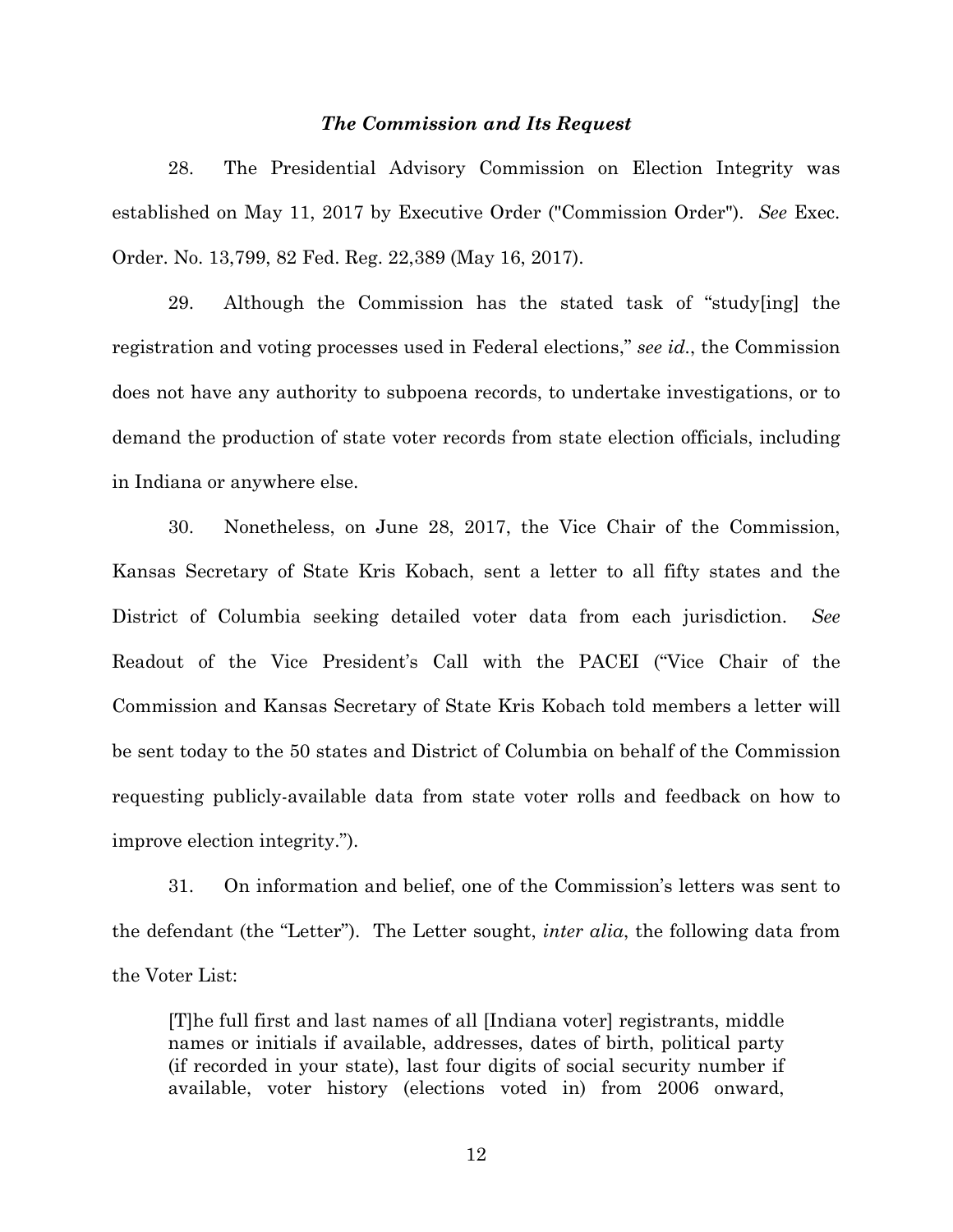active/inactive status, cancelled status, information regarding any felony convictions, information regarding voter registration in another state, information regarding military status, and overseas citizen information.

The Letter also asked the Secretary to provide "evidence or information . . . regarding instances of voter fraud or registration fraud" and information on in-state "convictions for election-related crimes . . . since the November 2000 federal election"

32. The Letter stated that "any documents that are submitted to the full Commission will also be made available to the public."

33. By the plain terms of the Letter, the Commission requested that the Secretary provide the aforementioned Indiana data by July 14, 2017.

34. On information and belief, in connection with a separate lawsuit filed on July 5, a federal officer sent an e-mail on July 10 to election officials on behalf of the Commission requesting a temporary hold on submitting data to the Commission. Plaintiffs are unaware of whether Defendants or any entity in Indiana received this e-mail.

## *Indiana's Voter List and Distribution of Voter Data*

35. Indiana requires citizens to register to vote in order to participate in state and federal elections within the state. Ind. Code § 3-7-13-1.

36. The Indiana voter registration form instructs prospective voters to provide at least the following information: name; gender; residence and postal address, any previous voter registration address, Indiana county of residence, citizenship; date of birth; telephone number; email address; previous name (if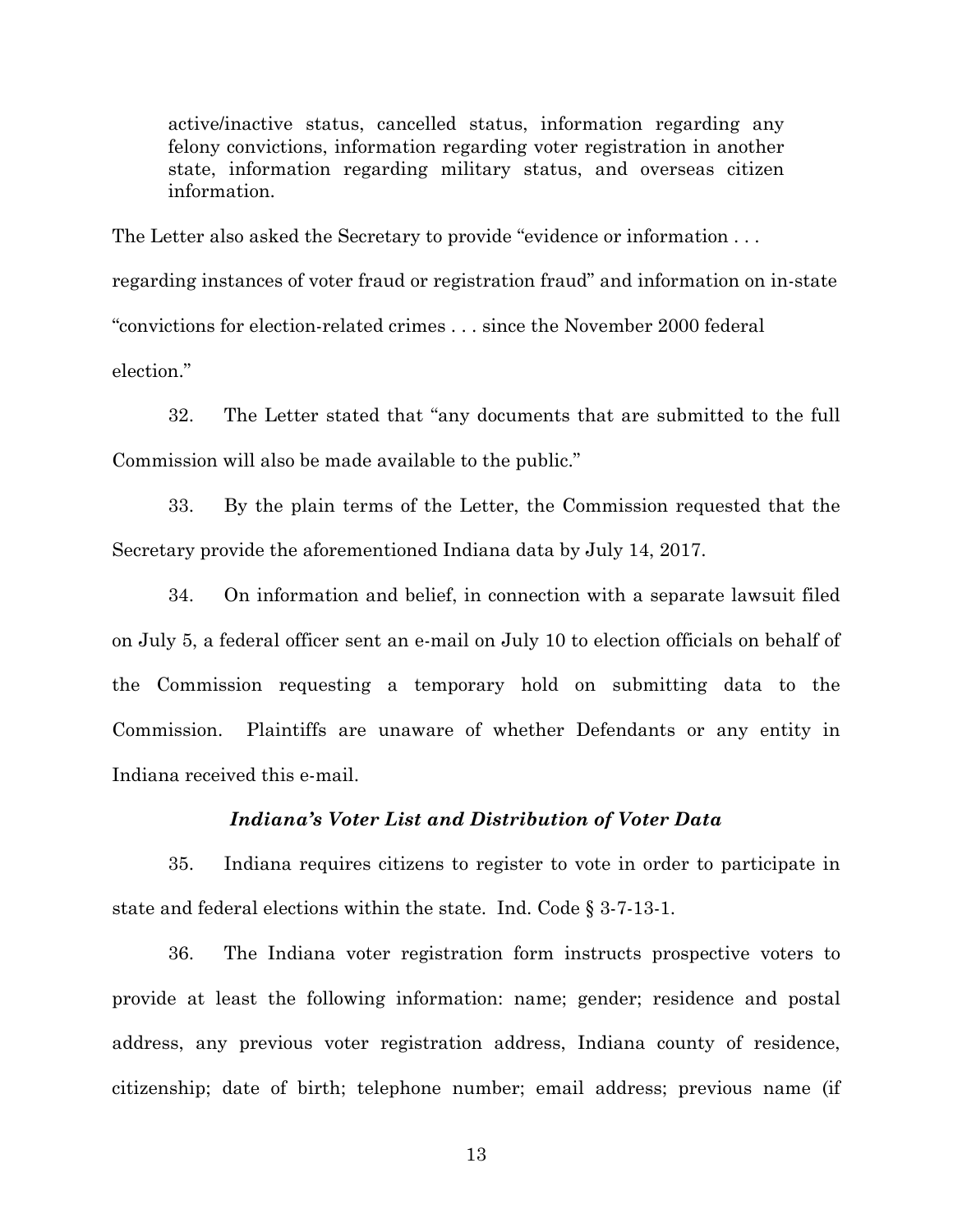applicable), driver's license number (if applicant possesses one) or last four digits of social security number (if no driver's license); date of application for registration; and proof of residence. The state's voter registration application can be located through a link on the Secretary's website. *See Voter Registration*, Indiana Secretary of State, http://www.in.gov/sos/elections/2403.htm (last visited July 11, 2017).

37. The Secretary, with the consent of the Co-Directors of the Election Division, is charged with implementing "in a uniform and nondiscriminatory manner, a single, uniform, official, centralized, and interactive statewide voter registration list." Ind. Code § 3-7-26.3-3.

38. Under Indiana and federal law "the computerized list must: (1) be defined, maintained, and administered at the state level; (2) contain the name and registration information of every voter in Indiana; and (3) assign a unique identifier to each voter in Indiana." Ind. Code § 3-7-26.3-4(a).

39. Indiana further provides that "[t]he computerized list must contain at least the following information for each voter: (1) The voter's voting history for at least the previous ten (10) years, if available, including the political party ballot requested by the voter at any primary election during the period. (2) The source of the voter's registration application. (3) A listing of all previous addresses at which the voter was registered to vote during at least the previous ten (10) years, if available. (4) Information concerning the documentation submitted by the voter to comply with the requirements of HAVA. (5) Documentation of all changes to the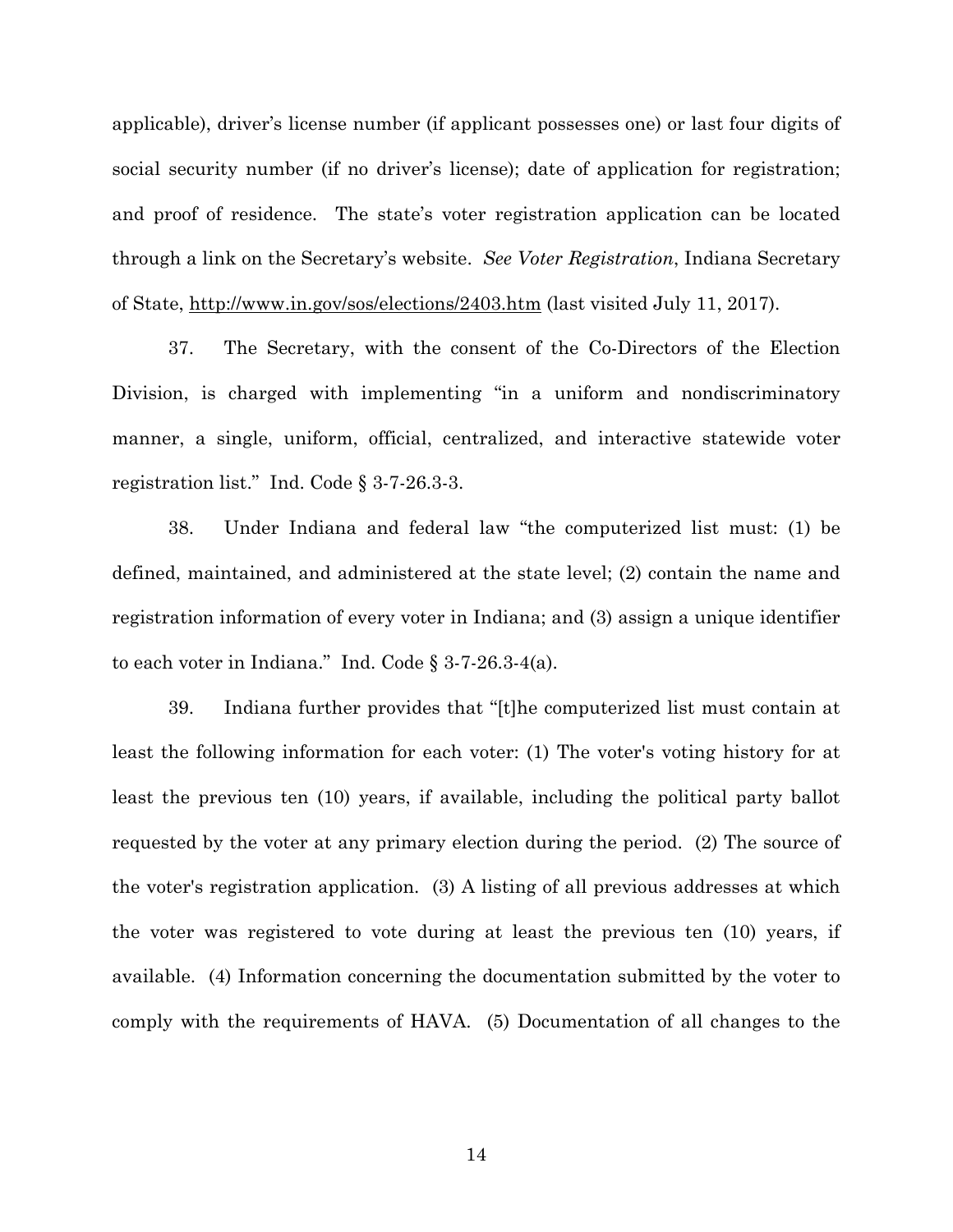registration made by the voter. (6) Documentation concerning all notices sent to the voter by the county voter registration office." Ind. Code § 3-7-26.3-22.

40. Under Indiana law, "the computerized list serves as: (1) the single system for storing and managing the official list of voters throughout Indiana; and (2) the official voter registration list for the conduct of all elections in Indiana." Ind. Code § 3-7-26.3-5.

41. Further, Indiana law provides that "[t]o ensure the proper maintenance and administration of the list . . . the secretary of state and the election division are the owners of all property comprising the computerized list. Except as expressly provided by statute, the computerized list and each of its components must be used exclusively for voter registration and election administration and for no other purpose." Ind. Code § 3-7-26.3-4(b).

42. Under Indiana law, "[t]he election division may not provide any part of the compilation of the voter registration information contained in the computerized list except" as expressly permitted under Indiana law. Ind. Code § 3-7-26.4-2.

43. Indiana law provides only limited exceptions to this general rule prohibiting disclosure of information contained in the Voter List. The provisions creating the most relevant of these exceptions are described below.

44. First, an individual may request and receive limited "information from the computerized list . . . to permit the individual to confirm the voter registration status of the individual and the location of the polling place for the individual's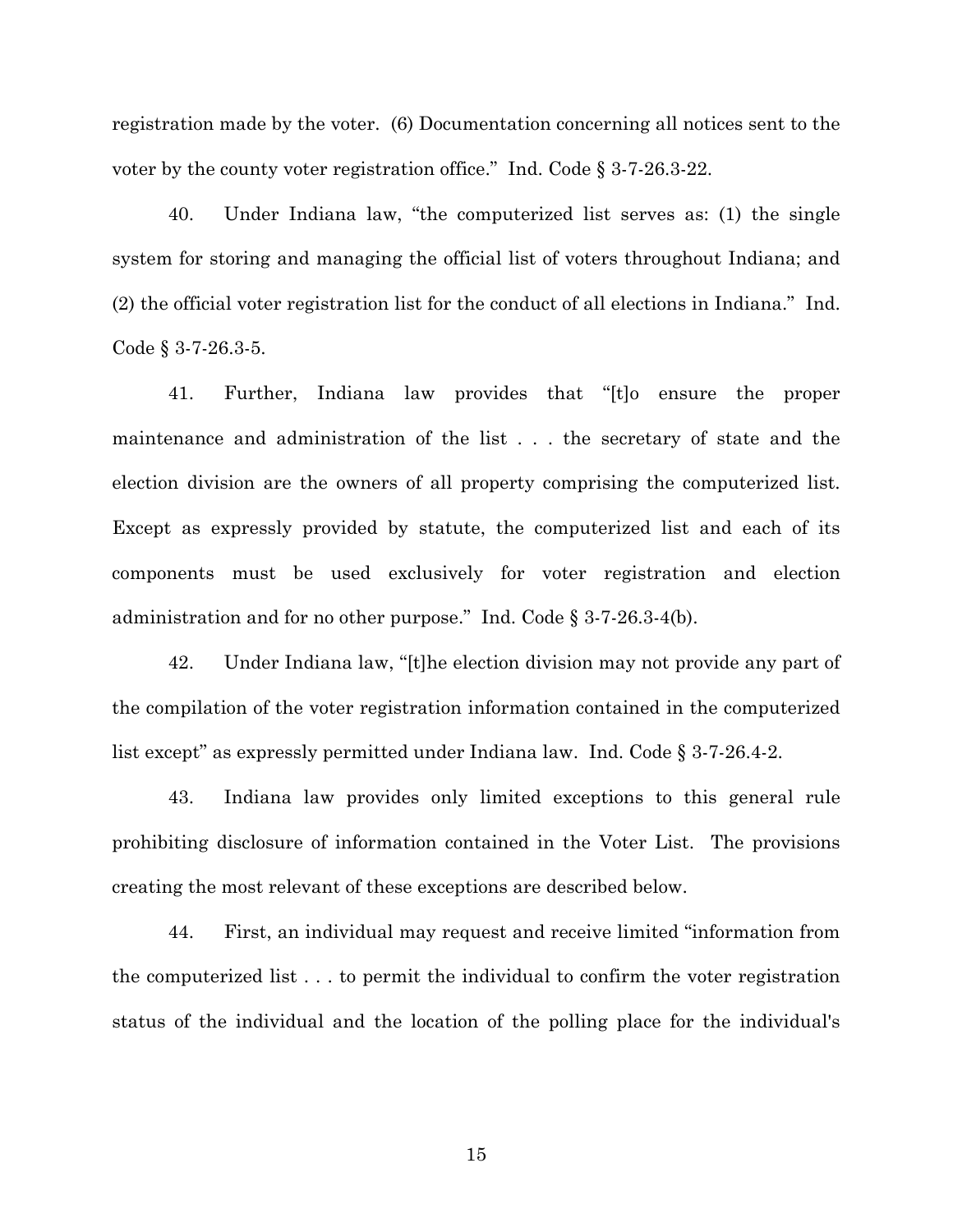precinct." Ind. Code § 3-7-26.4-3. The Commission does not qualify to request data under this provision of Indiana law.

45. Second, a limited and enumerated list of entities may request and receive a "complete compilation of the voter registration information contained in the computerized list," including the state committee of a major or other bona fide political party; the chief justice of the supreme court and the clerks of the Indiana federal district courts for purposes of state administration of a jury management system; a member of the media; and the majority and minority leaders of the state legislature. Ind. Code § 3-7-26.4-6. The Commission is not one of the entities specified in this provision and accordingly is not permitted to request data under this provision of Indiana law. These entities are sharply limited in how they can use the Voter List.

46. Third, any other person may request and receive only very limited information compiled from the Voter List, with the majority of voter information redacted. The information required to be redacted includes: (1) date of birth, (2) gender, (3) telephone number or email address, (4) voting history, (5) voter identification number or another unique field established to identify a voter, and (6) the date of registration of the voter. Ind. Code § 3-7-26.4-8.

47. In addition, before receiving *any* information contained in the Voter List, any requesting party (with limited exceptions not relevant here) "must execute an agreement with the election division on a form prescribed under" Indiana law, Ind. Code § 3-7-26.4-9, which "must state that the person receiving a compilation of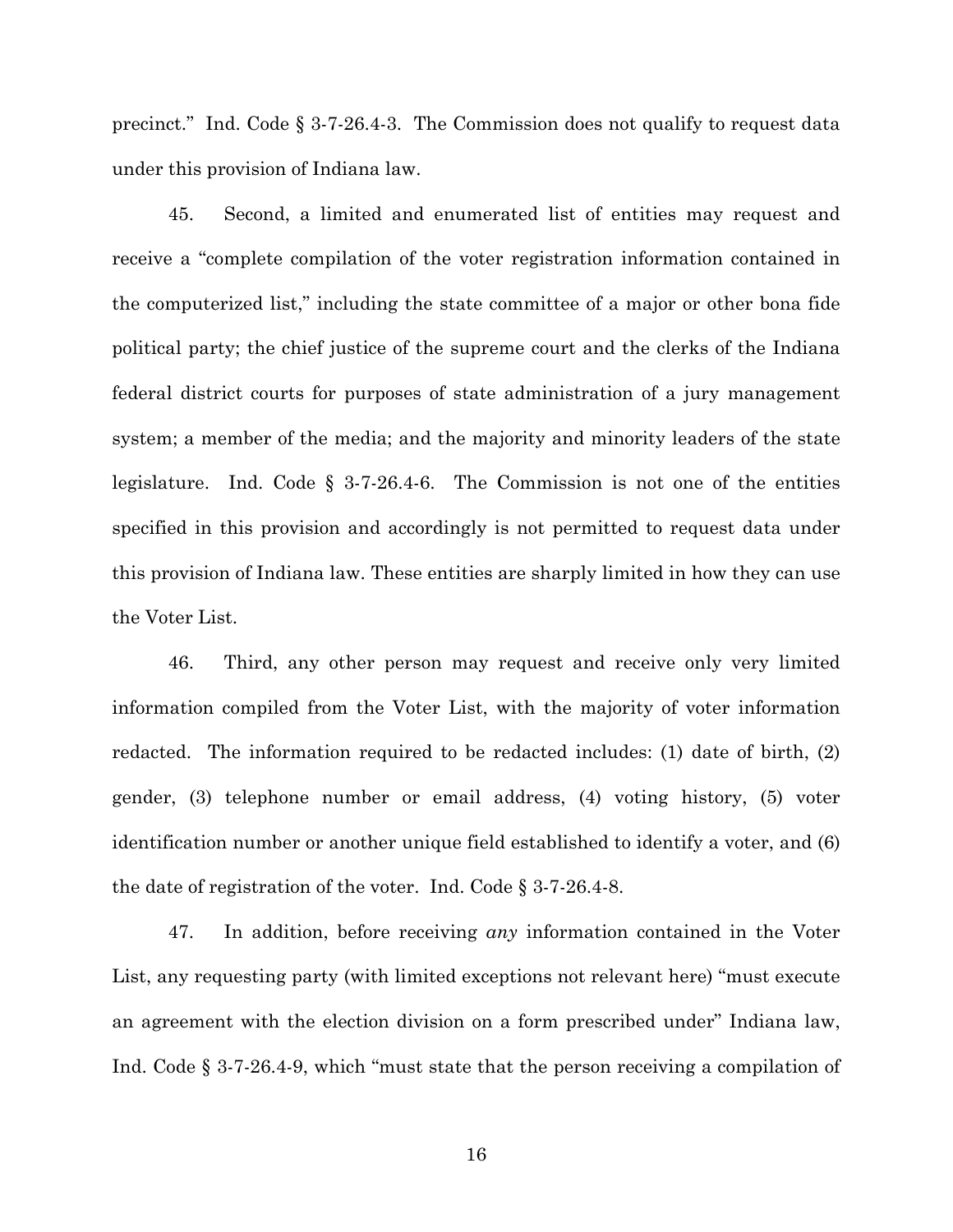information [from the Voter List] may not: (1) use the compilation to solicit for the sale of merchandise, goods, services, or subscriptions; or (2) sell, loan, give away, or otherwise deliver the information obtained by the request to any other person . . . ; for a purpose other than political activities or political fundraising activities," Ind. Code § 3-7-26.4-10.

48. Any person "who grants a request for voter registration information . . . with knowledge that the information will be used in a manner prohibited by IC 3-7-26.3 or IC 3-7-27 commits a Class B infraction." Ind. Code § 3-14-6-1.1(a).

49. On information and belief, neither the Commission nor any of its members has executed an agreement with the Election Division as required by Ind. Code § 3-7-26.4-10.

50. On information and belief, neither the Indiana Secretary of State nor members of the Election Division have indicated that they will require the Commission or any of its members to execute an agreement with the Election Division as required by Ind. Code § 3-7-26.4-10 prior to the disclosure of any information from the Voter List.

51. On information and belief, neither the Indiana Secretary of State nor members of the Election Division have provided a formal public response to the Commission's Letter apart from Secretary of State Connie Lawson's June 30, 2017 public statement.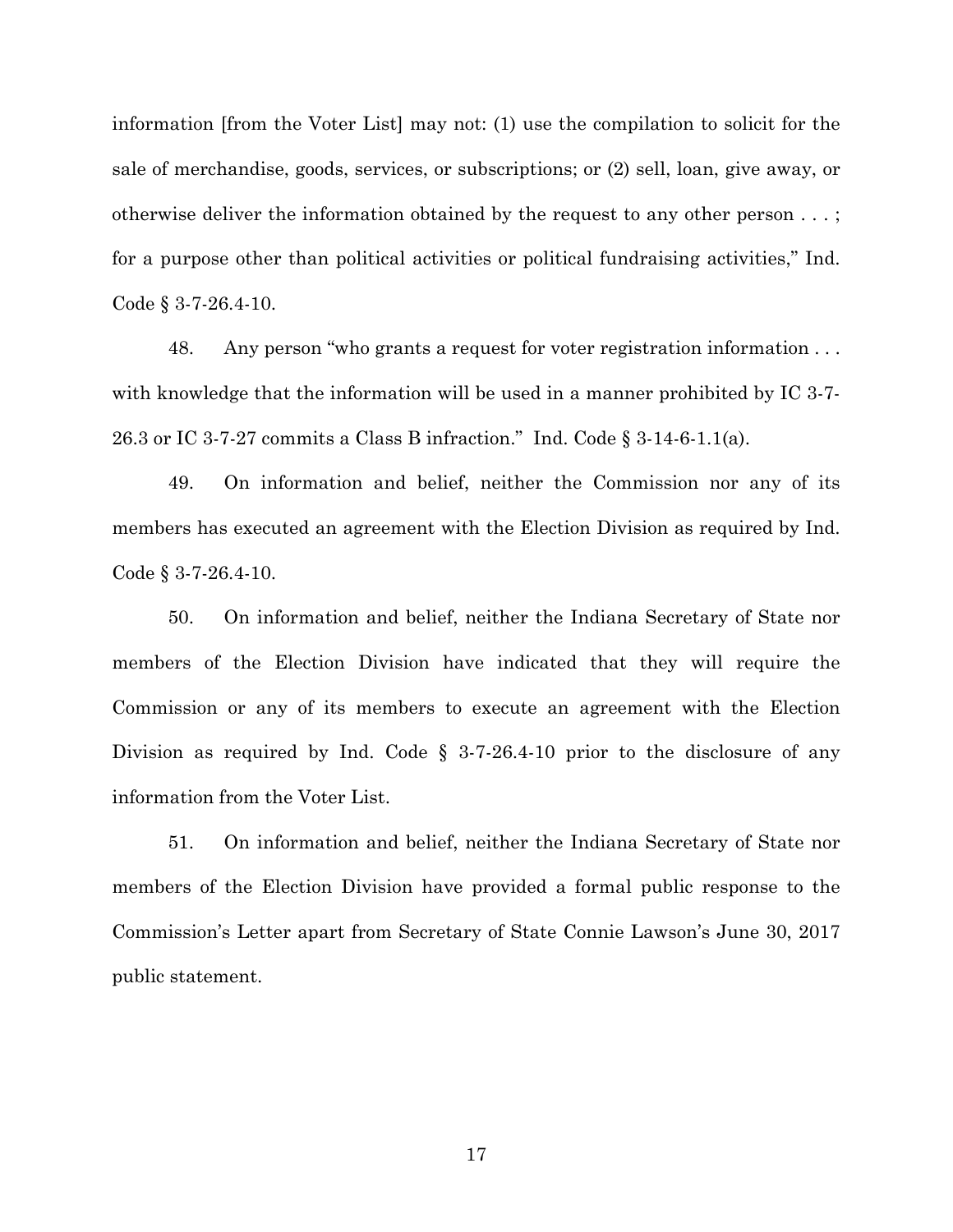## *The Commission's Improper Use of the Voter List*

52. On information and belief, the Secretary of State has not yet released the Voter List (or any other data) to the Commission. In fact, on information and belief, on July 10 the Commission asked states to hold off on responding to the Commission's Letter pending the resolution of an emergency lawsuit in D.C. However, on information and belief, once that lawsuit is resolved, unless restrained by this Court's injunction, the Secretary of State will imminently release the Voter List or information from the Voter List to the Commission.

53. The Commission's intended use of the Voter List, as confirmed in the Commission's Letter itself, would violate Indiana law and the rights of Indiana citizens.

54. The Commission's Letter stated that "any documents that are submitted to the full Commission will also be made available to the public." The Commission therefore apparently intends to make information received from the Indiana Voter List fully available to the public (in every state).

55. In a July 5 filing in a case in the District of Columbia, Mr. Kobach, the Vice Chair of the Commission, reaffirmed that there would be a "public release of documents," but asserted, without any explanation, that the voter roll data would be "de-identified." This assertion did not indicate which information from voter rolls would be made available to the public and which would not. He proceeded with the wholly unclear obfuscation that the "voter rolls themselves will not be released to the public by the Commission." Decl. of Kris W. Kobach at 3, *Elec.*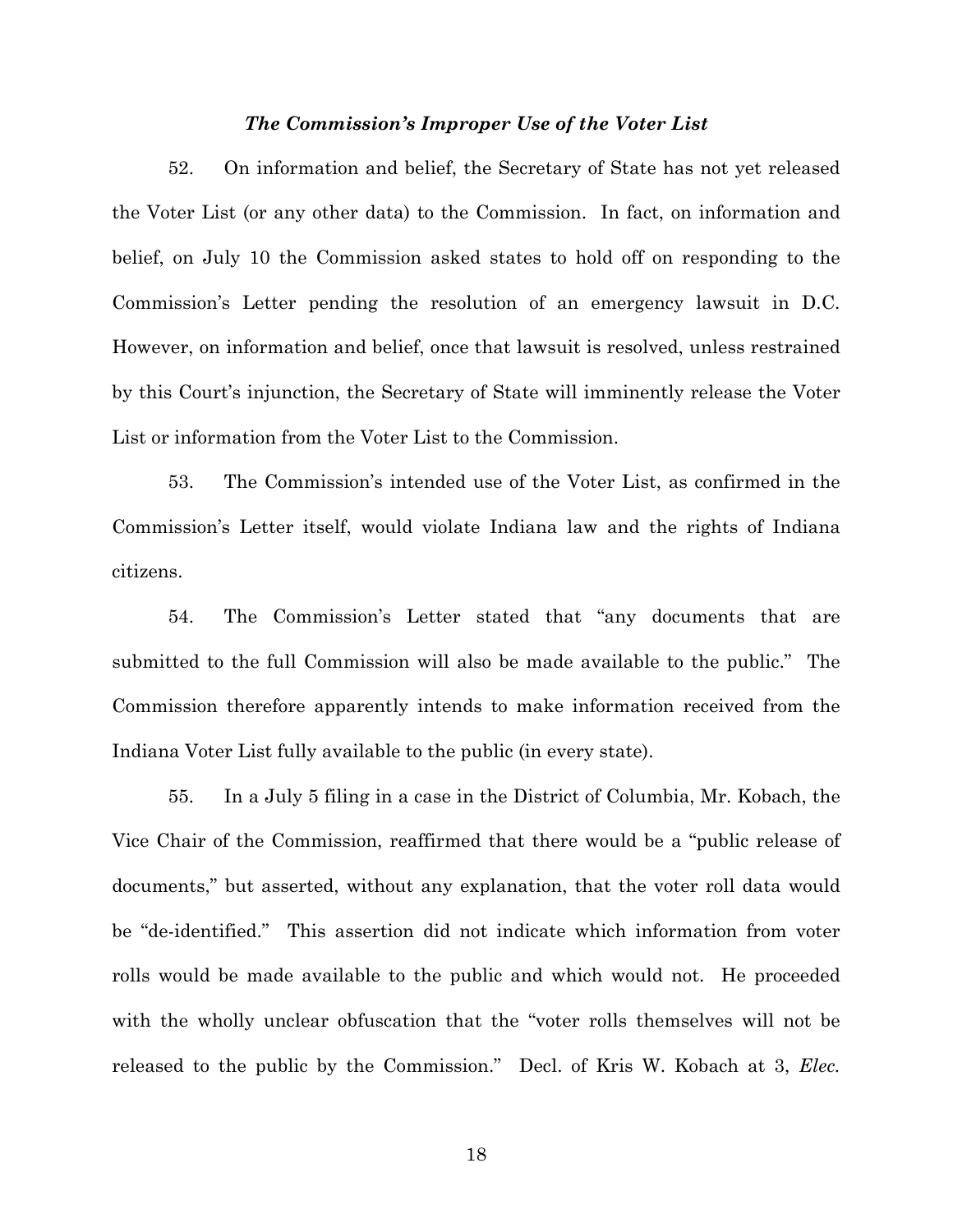*Privacy Info. Ctr. v. Presidential Advisory Comm'n on Election Integrity*, No. 1:17 cv-01320-CKK (D.D.C. July 5, 2017), ECF No. 8-1.

56. On information and belief, the Commission has not issued a formal communication to Indiana state officials (or to the officials in any other state) that contradicts the express language in the June 28 letter that the information received from that request would be public.

57. Moreover, as an advisory committee covered under the Federal Advisory Committee Act (FACA), it is not clear that the Commission has the authority to prevent the dissemination of information provided to it. FACA requires the Commission to make available for public inspection all the "records, reports, … or other documents which were made available" to it unless those records fall within one of the enumerated exceptions. 5 U.S.C. App.  $2 \S 10(b)$ . There is thus still a serious risk that any information provided to the Commission will be made public, irrespective of any post-hoc assertions from Mr. Kobach.

58. The public dissemination of information contained in the Voter List by the Commission, without regard for the requirements of Indiana law, will undermine Indiana's use and disclosure restrictions and harm Indiana voters.

59. The Commission's intended publicization of the information provided by Indiana (and other states) would eviscerate the limitations set forth in Ind. Code § 3-7-26.4-10, including its restriction on a party's ability to "give away, or otherwise deliver the information obtained by the request to any other person" which may improperly result in the secondary "use [of] the compilation to solicit for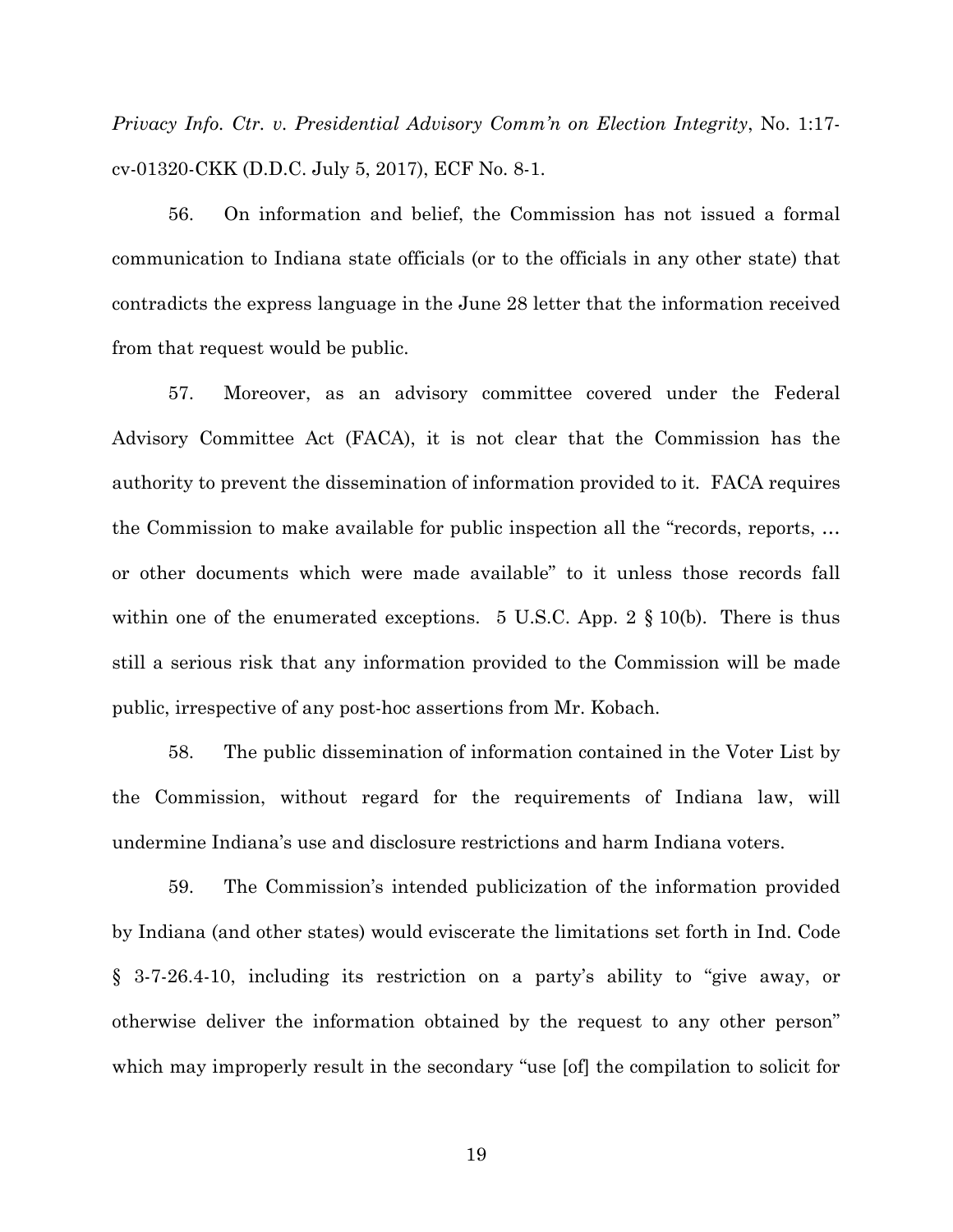the sale of merchandise, goods, services, or subscriptions," Ind. Code § 3-7-26.4-10. Once Indiana's Voter List is made public, neither the Commission nor the Secretary of State of Indiana can effectively monitor or police the use of the Voter List or its information, including to determine whether the list is being used "to solicit for the sale of merchandise, goods, services, or subscriptions" or any other illicit purpose. Thus, by turning the Voter List or its information over to the Commission (who then intends to make it publicly available), the Secretary would be sanctioning the disclosure of information regarding hundreds of thousands of Indiana voters to private firms, who could use such data without limitation and to the detriment of the privacy rights of Indiana voters.

# **COUNT I: Violation of Ind. Code § 3-7-26.4-1** *et seq***.**

60. Plaintiffs reallege and incorporate all prior paragraphs of this Complaint.

61. The Secretary's release of the Voter List or information from the Voter List without adhering to the requirements and protections of the Indiana Election Code, Ind. Code § 3-7-26.4-1 *et seq*., violates Indiana law.

62. Neither the Indiana Secretary of State nor members of the Election Division are permitted to simply release the information to the Commission. The Secretary must follow the procedures outlined in Ind. Code § 3-7-26.4-1 et seq. in order to release the Voter List or information from the Voter List.

63. Specifically, before being entitled to receive even the limited information permitted under Ind. Code  $\S$  3-7-26.4-8, the Commission and/or its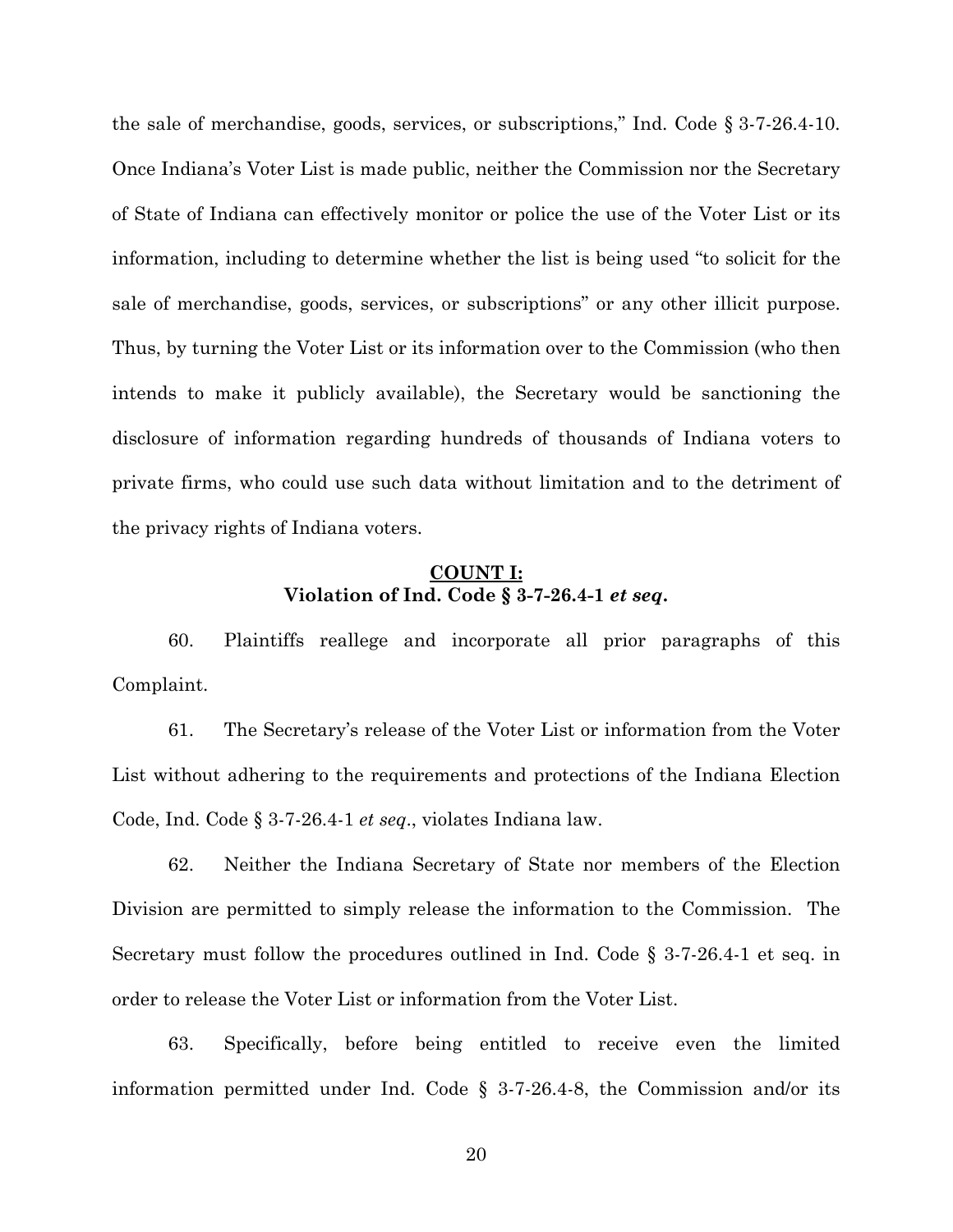members must first execute an agreement with the Election Division stating the Commission and/or its members "may not: (1) use the compilation to solicit for the sale of merchandise, goods, services, or subscriptions; or (2) sell, loan, give away, or otherwise deliver the information obtained by the request to any other person . . . ; for a purpose other than political activities or political fundraising activities." Ind. Code §§ 3-7-26.4-9 and 26.4-10.

64. The Secretary cannot sidestep Indiana law simply because the Commission has requested the data. Rather, the Secretary must treat the Commission like every other entity requesting the Voter List—that is, requiring execution of an agreement under Ind. Code §§ 3-7-26.4-9 and 26.4-10. Otherwise, Indiana election law, which limits the use of the Voter List and information contained in it, can be easily circumvented once the Commission releases the Voter List to the general public.

65. These statutory protections are especially important in this case, as the Commission has stated that the information it receives will be shared with the public in violation of Ind. Code § 3-7-26.4-10(2). The Secretary's provision of the data requested by the Commission would therefore directly violate Ind. Code § 3-14- 6-1.1 which expressly prohibits a government official from granting a request for voter registration information with knowledge that the information will be used in a prohibited manner.

66. This dissemination could lead to Indiana voters' information being used by others for commercial purposes in violation of Ind. Code §§ 3-7-26.4-10 and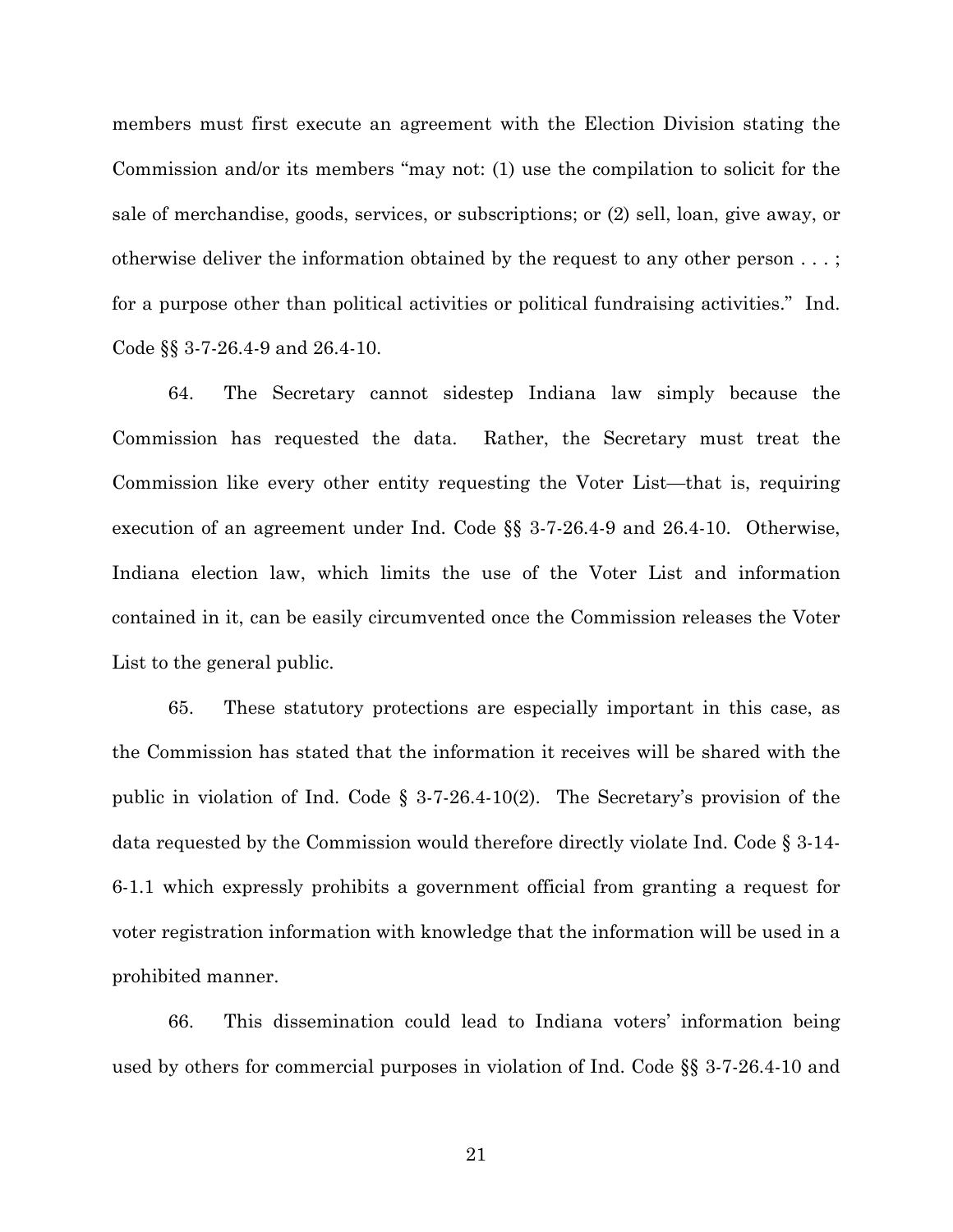3-14-6-1.2. And the dissemination of voters' identifying information in combination with their physical addresses, mailing addresses, email addresses, and telephone numbers creates a further risk of harassment and intimidation.

67. If the Commission follows through on its stated plan to disseminate the information it receives to the public, then the Commission necessarily cannot guarantee that it will not "sell, loan, give away, or otherwise deliver the information obtained by the request to any other person" as required by Ind. Code §§ 3-7-26.4- 10. Once voters' information becomes publicly available, the uses and purposes other entities have for it will be beyond the control of both the Secretary and the Commission.

68. Unless enjoined by this Court, Plaintiffs will suffer irreparable harm from the exposure of personal voter information, with no alternative adequate remedy at law.

69. Given the clear limitations imposed on the Secretary under Indiana law and the rights of Indiana voters, the irreparable nature of the harm that would follow of the release of the Voter List or information from the Voter List, and the fact that other remedies would not prevent a failure of justice, injunctive relief should be granted.

## **PRAYER FOR RELIEF**

WHEREFORE, the Plaintiffs request the following relief and judgment:

A. A judgment in favor of Plaintiffs and against the Defendants, and under the authority of Ind. Code §§ 34-26-1-3 and 1-5 and Ind. R. Trial. P. 65, entry of a preliminary injunction, and after trial, a permanent injunction enjoining the Defendants, Secretary of State Connie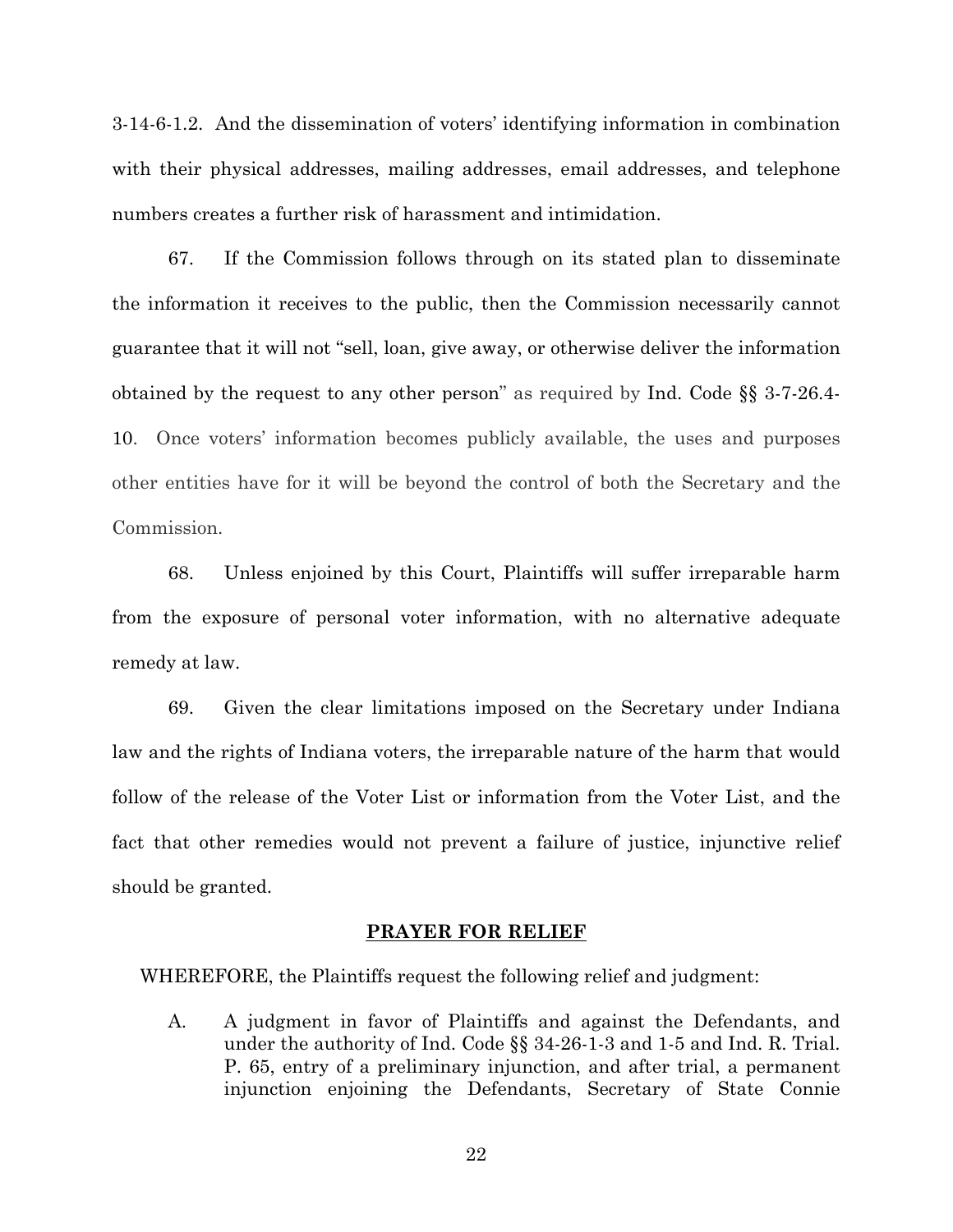Lawson, J. Bradley King, Co-Director, Indiana Election Division, and Angela M. Nussmeyer, Co-Director, Indiana Election Division, from providing the Voter List or any part thereof to the Commission.

- B. A declaratory judgment in favor of the Plaintiffs pursuant to Ind. Code § 34-14-1-1, finding and determining that:
	- 1. the release of the Voter List or any part thereof to the Commission would violate Ind. Code § 3-7-26.4-1 et seq.;
	- 2. no part of the Voter List may be released to the Commission absent the Commission and/or its members' execution of an agreement with the Election Division consistent with Ind. Code §§ 3-7-26.4-9 and 26.4-10.
	- 3. the Commission's intended use of the Voter List, as set forth in its June 28, 2017 letter, does not constitute a permissible use under Ind. Code § 3-7-26.4-10.
	- 4. Plaintiffs' rights will be irreparably harmed without injunctive or declaratory relief from this court; and
	- 5. the Secretary and the Co-Directors are under no obligation to provide the Voter List or any part thereof to the Commission in response to its June 28, 2017 request, or any other similar request.
- C. An order and judgment that Plaintiffs recover the costs of this action.
- D. Such other and further relief as the Court deems just in the premises.

**LEAGUE OF WOMEN VOTERS OF INDIANA, INDIANA STATE CONFERENCE OF THE NAACP, and JOSELYN WHITTICKER** 

 $m\,$   $\,c$   $\,$ 

One of Plaintiffs' Attorneys